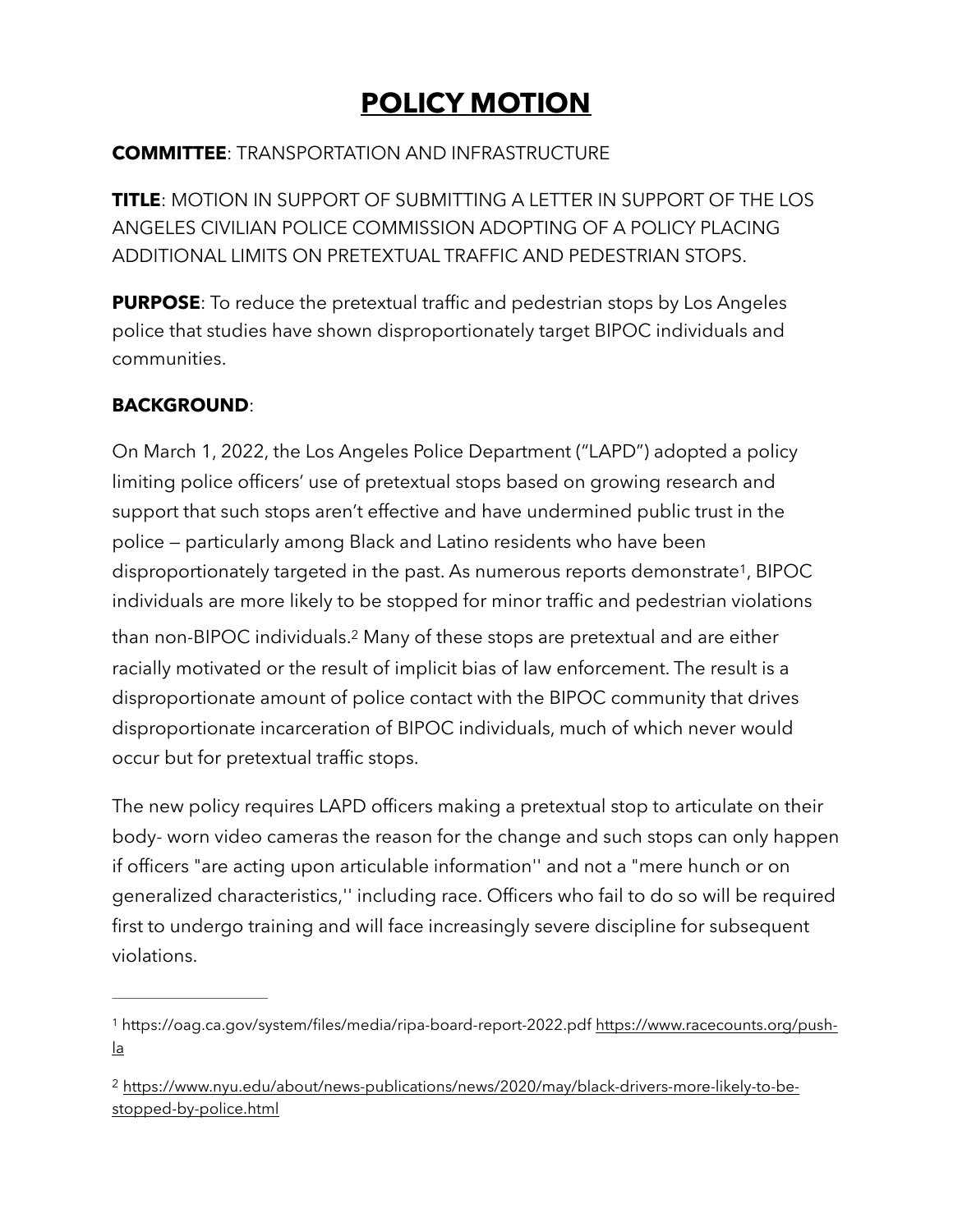#### **THE MOTION**:

The MVCC is in support of the LAPD action on March 1, 2022 that adopted a policy placing limits on officers conducting pretextual traffic and pedestrian stops. The MVCC is also in support of the LAPD adopting policies that further restrict officers' use of "pretextual stops," including but not limited to:

- A) Eliminating pretextual stops for minor traffic violations where such violation can be documented without direct and personal police interaction and instead documented through video and/or photographic evidence (e.g., the relevant vehicles and license plates), with the associated citations sent to the mailing address associated with the relevant vehicle and/or license plate; and
- B) Implementing sufficient training to educate police officers on implicit racial biases and de-esclation tactics

### **DIRECTED TO**:

Councilmember Mike Bonin West LA District Office 1645 Corinth Ave. Los Angeles, CA 90025 [councilmember.Bonin@lacity.org](mailto:councilmember.Bonin@lacity.org)

Los Angeles Police Commission 350 S. Figueroa Street, Suite 1002 Los Angeles, CA 90071 [communityrelationsoig@lacity.org](mailto:communityrelationsoig@lacity.org) [oigcompl@lapd.online](mailto:oigcompl@lapd.online) [cocnotify@coc.lacounty.gov](mailto:cocnotify@coc.lacounty.gov) 

Shany Ebadi Field Deputy, Mar Vista/Del Rey Councilmember Mike Bonin's office [shany.ebadi@lacity.org](mailto:shany.ebadi@lacity.org)